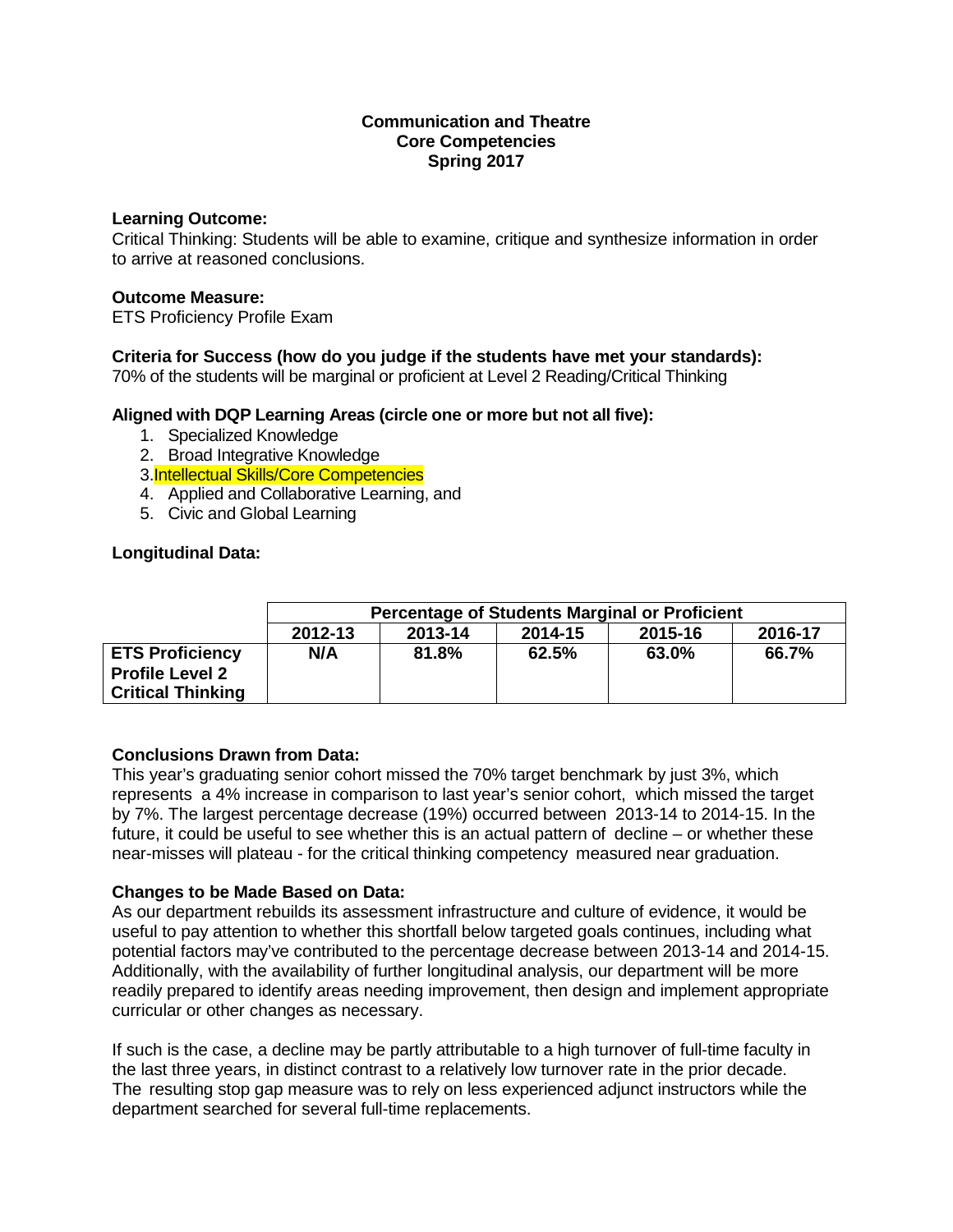The department recently hired two quality full-time professors at the doctorate level for this year, plus two new instructors who are in the part-time or super-adjunct level (teaching close to a full time load). These hires contribute more experience, enthusiasm, and commitment to the department. Additionally, the visiting professor (also holding a doctorate), who replaced two other full-timers, was upgraded to full-time status last year.

In 2017-2018, the department will also devote much time planning a possible redesign of the course offerings and majors, and may integrate rich critical-thinking signature assignments such as debating across the curriculum. The signature assignments are designed to improve critical thinking skills in select courses.

Finally, we are looking into a new method of teaching the basic communication course that has had remarkable results in several other schools. This challenging new format has been pioneered independently by two close friends of the Department Chair, who has been asked to provide a chapter for the upcoming textbook. We expect to explore a sample course or two in either the fall or spring, or perhaps both prior to making any decisions for the course across the board. This technique is unique in that it allows/ provides for the students to speak more frequently, but in groups and requires greater group assessment by each student of each speech. So instead of the student speaking three times per semester course, they will speak closer to 30 times.

#### **Rubric Used**

No rubric. We use the ETS Proficiency Profile test results.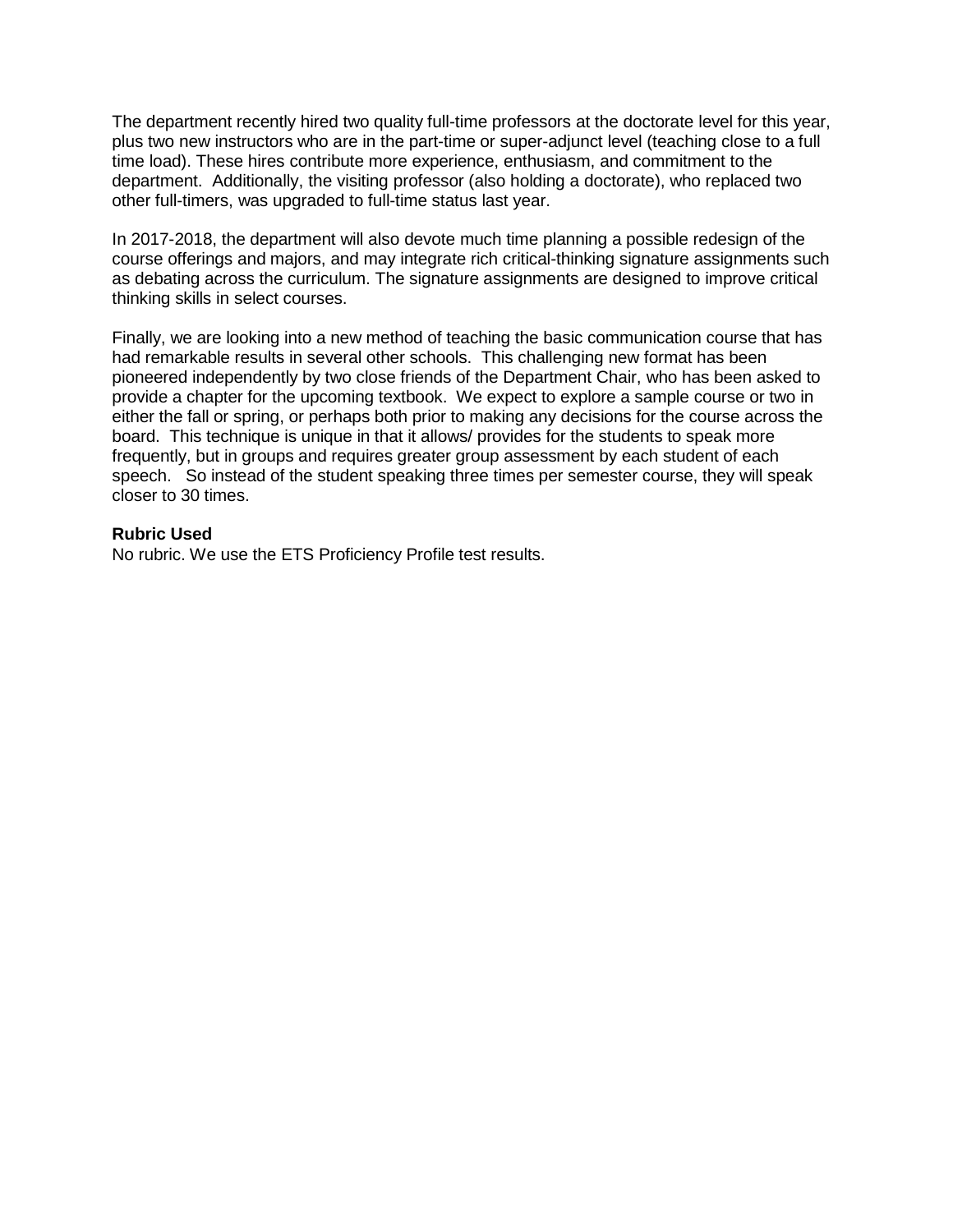#### **Learning Outcome:**

Written: Students will be able to effectively express ideas and information to others through written communication.

#### **Outcome Measure:**

ETS Proficiency Profile Exam

# **Criteria for Success (how do you judge if the students have met your standards):**

70% of the students will be marginal or proficient at Level 2 Writing

# **Aligned with DQP Learning Areas (circle one or more but not all five):**

- 1. Specialized Knowledge
- 2. Broad Integrative Knowledge

3.Intellectual Skills/Core Competencies

- 4. Applied and Collaborative Learning, and
- 5. Civic and Global Learning

# **Longitudinal Data:**

|                                                             | <b>Percentage of Students Marginal or Proficient</b> |       |       |       |       |
|-------------------------------------------------------------|------------------------------------------------------|-------|-------|-------|-------|
|                                                             | 2016-17<br>2012-13<br>2013-14<br>2014-15<br>2015-16  |       |       |       |       |
| <b>ETS Proficiency</b><br><b>Profile Level 2</b><br>Writing | N/A                                                  | 81.8% | 75.0% | 67.4% | 80.0% |

# **Conclusions Drawn from Data:**

For academic year 2016-17 the Departments ETS Proficiency Profile Level 2 Writing rebounded by a significant 13% over the previous year's 67%, nearly a 20% improvement over the base from last year. Over the past three academic years, our senior-cohort proficiency in the written communication competency decreased by 7% and subsequently by 6% for successive senior cohorts. The decreasing percentages, occurring at nearly the exact same increments, may indicate a downward trend in written communication. In the future, it will be helpful to pay careful attention to contributing factors for missing the benchmark in this competency.

While this measure is one impacted greatly by what is done campus wide in many courses, the department is hopeful that there might have been some positive influence from stabilizing our full time employee turnover a bit. The three new full time hires have all had a strong influence on the improved education in our departmental courses. The department is still under staffed with full timers, and looking at one more retirement of a long term full time professor, and the maternity leave of a more recent full time hire, and of a significant part time adjunct or two.

# **Changes to be Made Based on Data:**

As the department rebuilds its assessment infrastructure and culture of evidence, it will be useful to ascertain the impact of contributing factors to this apparent decline then improvement in writing skills, including the effects of faculty turnover and other department changes, as discussed with regard to the prior outcome.

It might also be useful to triangulate ETS PP data with PLO evidence related to writing skills to ascertain whether missing the 70% benchmark is consistent across the department's senior cohorts in various majors, and/or whether the type of measure (examination vs. research paper,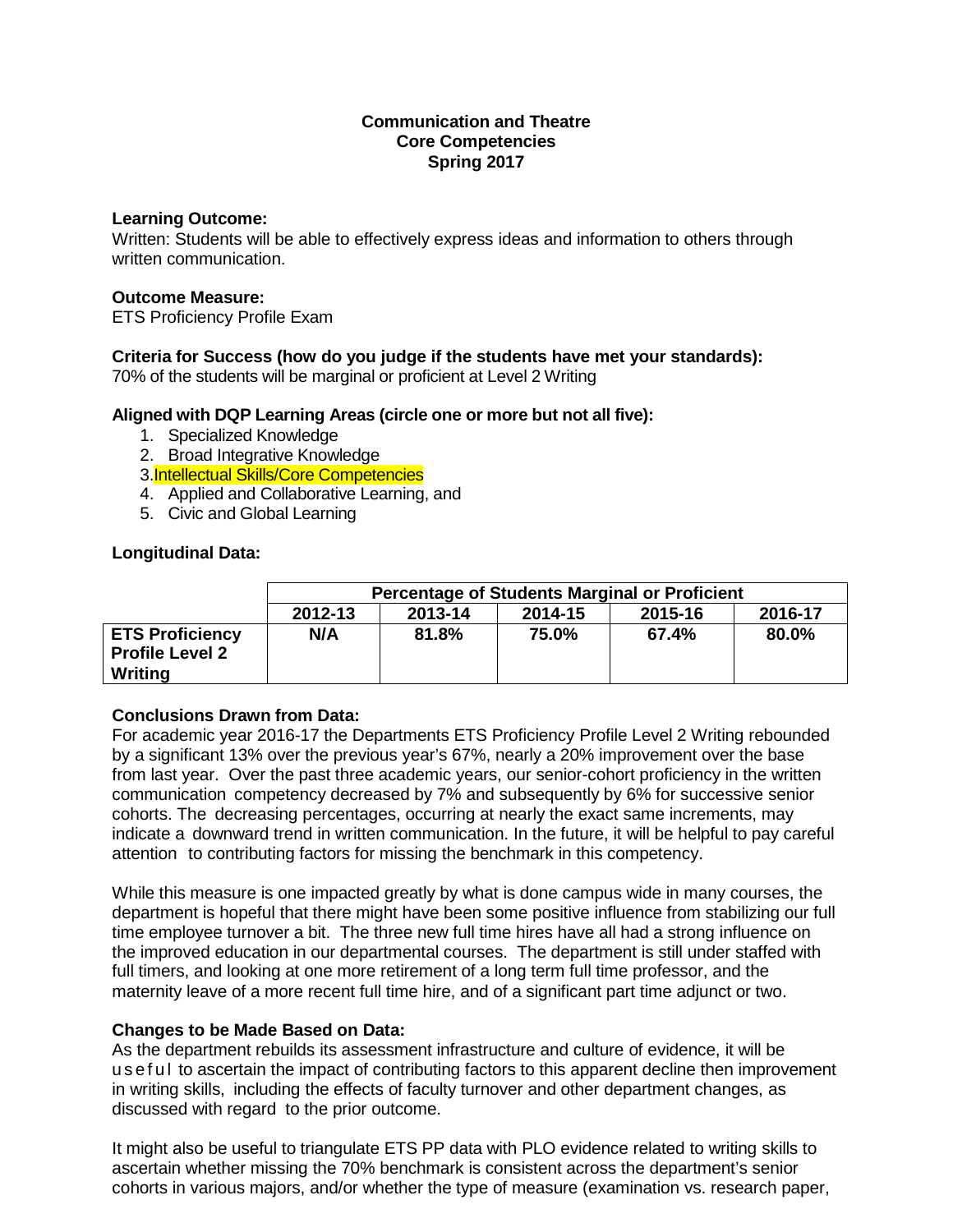for instance) might affect the demonstration of proficiency with regard to this outcome. But the good news is that the Department has shown significant improvement in this area, and significantly exceeds the 70% target threshold that had been missed the past two years.

# **Rubric Used**

No rubric. We use the ETS Proficiency Profile test results.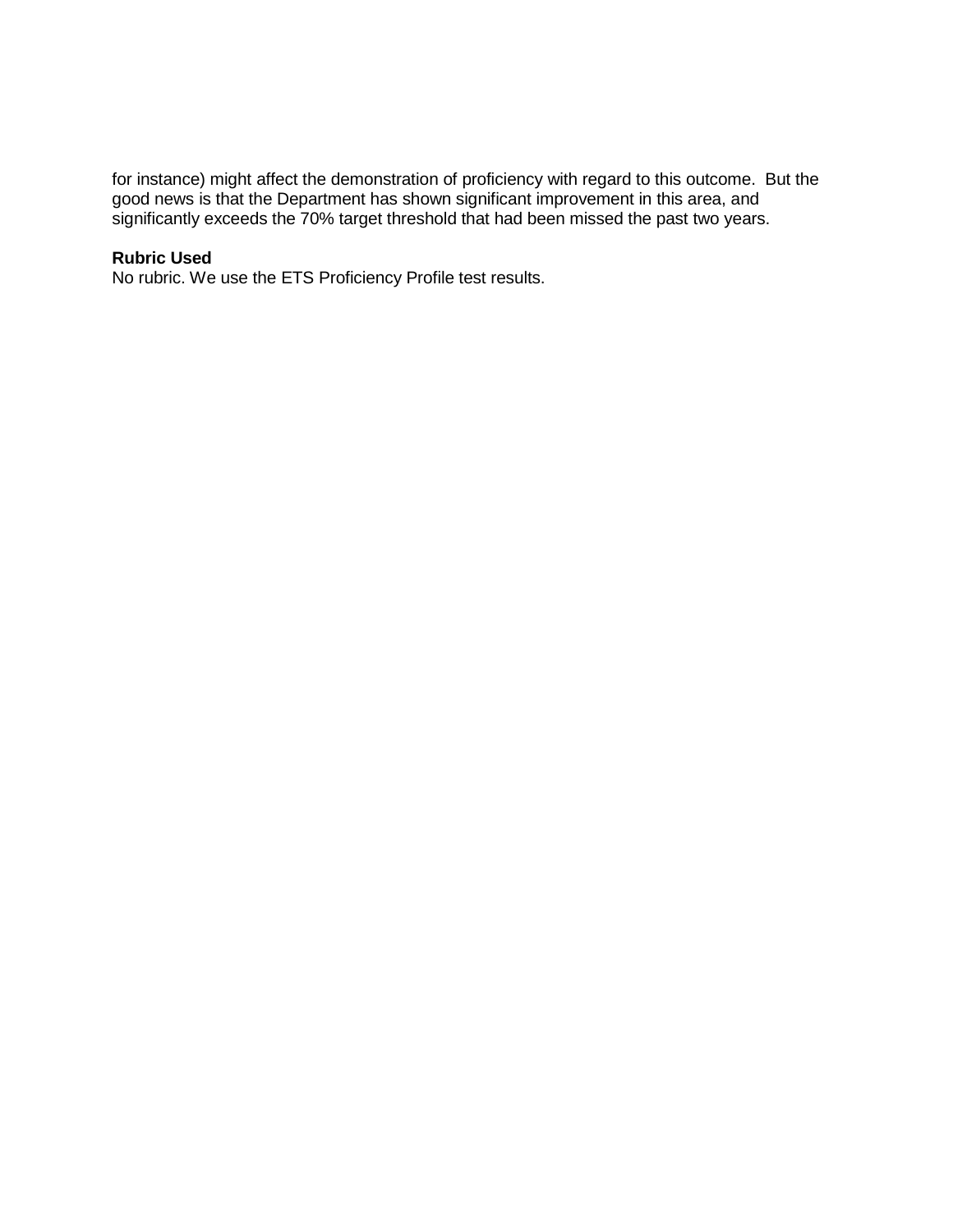# **Learning Outcome:**

Quantitative Reasoning: Students will be able to solve problems that are quantitative in nature.

#### **Outcome Measure:**

ETS Proficiency Profile Exam

#### **Criteria for Success (how do you judge if the students have met your standards):**

70% of the students will be marginal or proficient at Level 2 Mathematics

#### **Aligned with DQP Learning Areas (circle one or more but not all five):**

- 1. Specialized Knowledge
- 2. Broad Integrative Knowledge
- 3.Intellectual Skills/Core Competencies
- 4. Applied and Collaborative Learning, and
- 5. Civic and Global Learning

# **Longitudinal Data:**

|                                                                 | <b>Percentage of Students Marginal or Proficient</b><br>2016-17<br>2012-13<br>2013-14<br>2014-15<br>2015-16 |       |       |       |       |
|-----------------------------------------------------------------|-------------------------------------------------------------------------------------------------------------|-------|-------|-------|-------|
|                                                                 |                                                                                                             |       |       |       |       |
| <b>ETS Proficiency</b><br><b>Profile Level 2</b><br><b>Math</b> | N/A                                                                                                         | 63.6% | 75.5% | 63.0% | 66.7% |

# **Conclusions Drawn from Data:**

This year's senior cohort missed the target benchmark by 3%. Over the past three years, however, an obvious pattern of either improvement or decline is not evident: an increase of 11% occurred between 2013-14 and 2014-15, whereas a decrease of 11% occurred between 2014- 15 to 2014-16. And most recently an increase of approximately 4% occurred for 2016- 17, fally just short of the targeted goal of 70% proficiency. Although the percentage increase and percentage decrease mirror each other closely, not enough longitudinal data is available to ascertain whether 2014-15 was an aberration (5% above the benchmark) or not, i.e. part of a trend. It could be useful to hypothesize what influential factors contributed to the 75% "marginal or proficient" results in 2014-15, in contrast to 2013-14 and 2015-16, or the nearly on target level for 2016-17. It is also hard to pinpoint a significant cause effect relationship to mathematical skills development in a department largely devoid of instruction in math properties or relationships.

#### **Changes to be Made Based on Data:**

Most of the courses offered in our department are of a qualitative nature and do not deal with quantitative matters, except for those few courses offering coverage in statistical research methods and measures, many of which are not required of all departmental students since the skills discussed are not viewed as essential for the proper mastery of targeted learning objectives. Because the curriculum in the department is particularly strong in the applied humanities rather than quantitative skills, one might expect weaker outcomes for this particular competency, in contrast to the written and oral communication competencies, for instance.

However, the senior cohort exceeded the 70% benchmark by 5% in 2014-15, then dropped to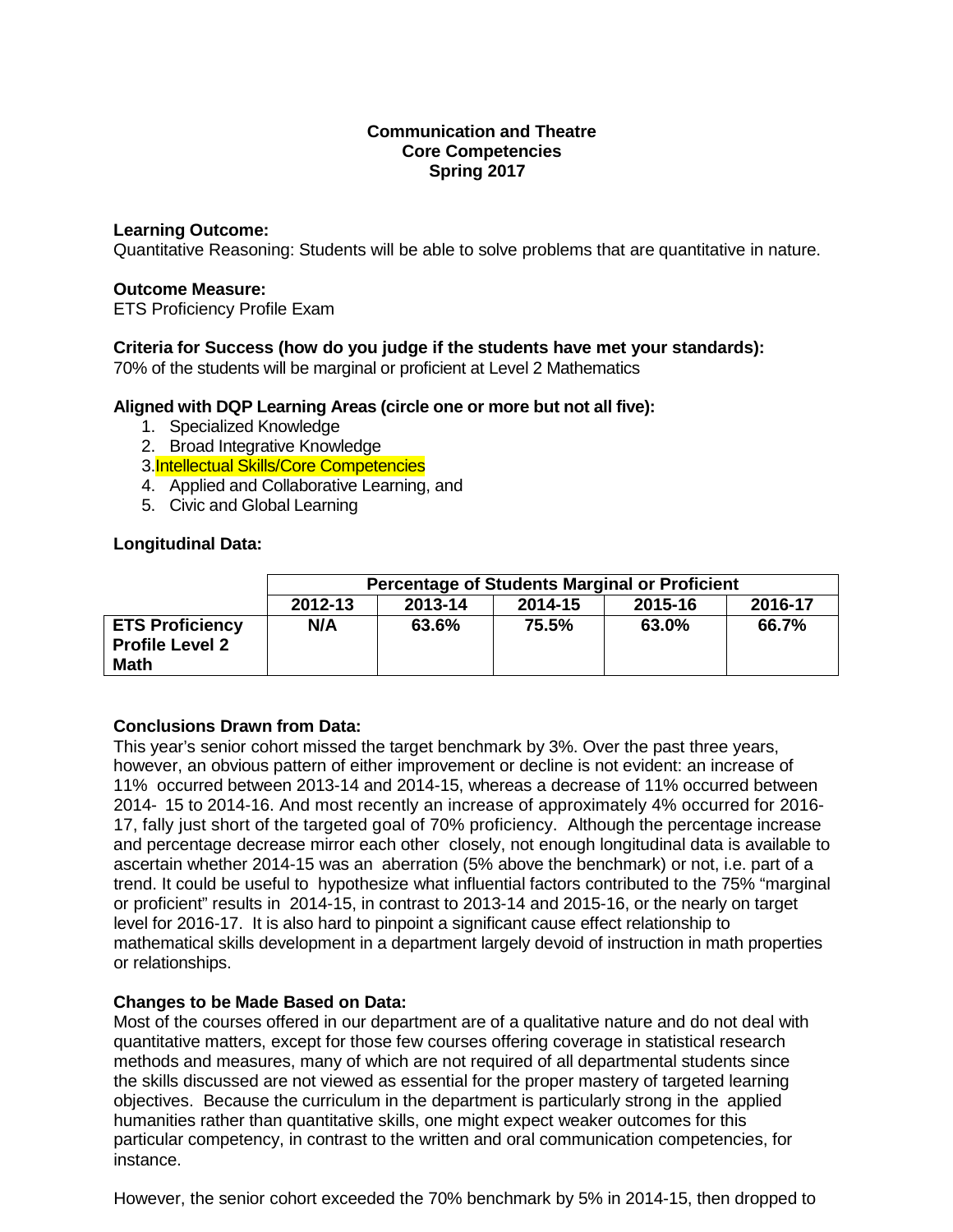64% in 2015-16, improving to nearly 67% in 2016-17. As the department rebuilds its assessment infrastructure and culture of evidence, it will be useful to ascertain whether the quantitative reasoning competency improves. Additionally, the department's quantitative courses are being taught by newly hired full time employees, who show much promise and strong instruction assessments by students, peers and the Chair. Given a chance to master their new teaching assignments and redesign their courses, there will hopefully be improved results in this content mastery area as well.

Overall, to enhance quantitative reasoning outcomes in Communication seniors, one potential change mentioned to rely upon a course in statistics for non-math majors offered by the Math Department, as we understand that some other departments are planning to do so. Of course, this is all preliminary to departmental analysis, and it should be noted that our department does not incorporate quantitative course work as part of its program learning outcomes, so these findings are considered less urgent in the context of our programming than in other academic units.

#### **Rubric Used**

No rubric. We use the ETS Proficiency Profile test results.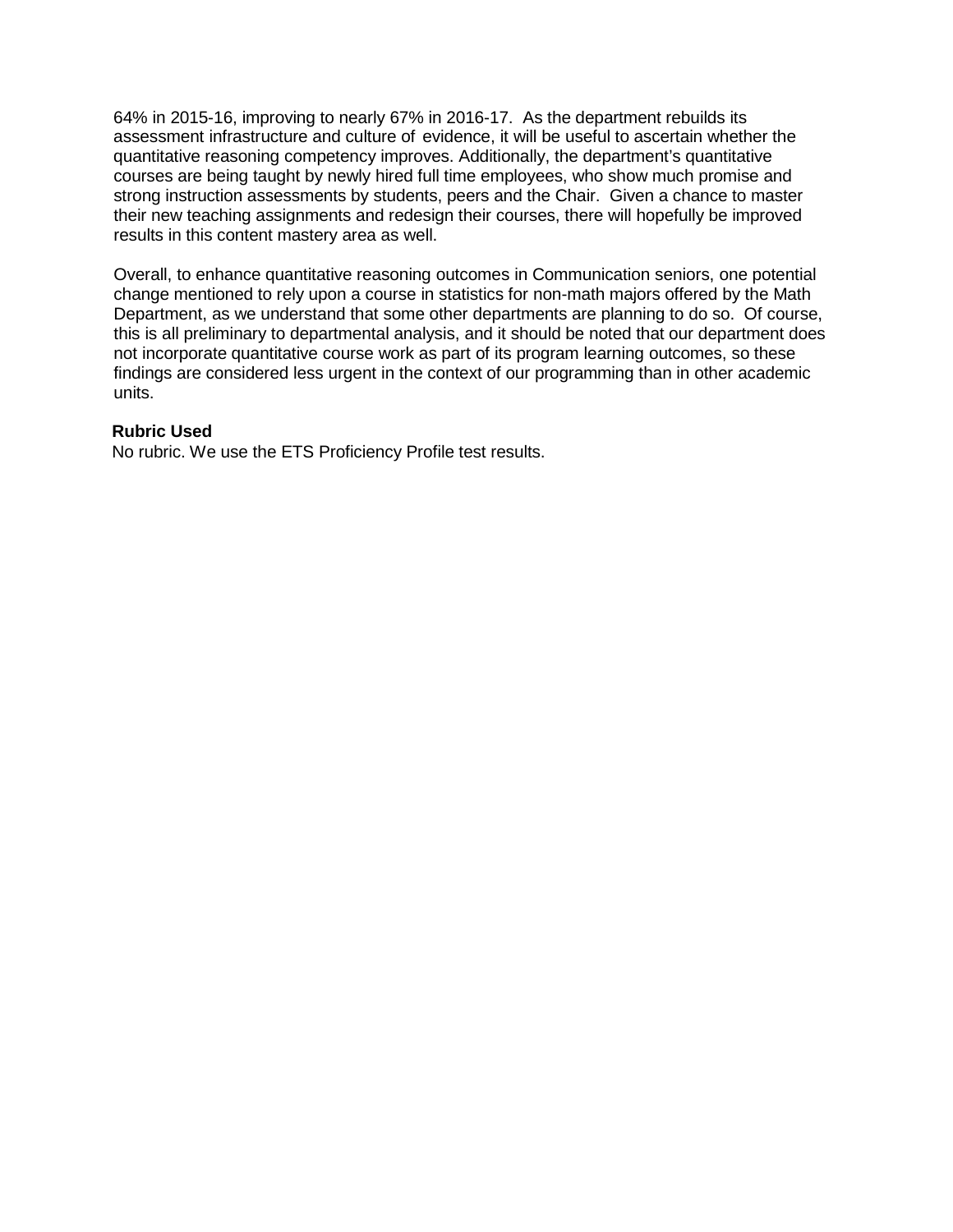#### **Learning Outcome:**

Oral Communication: Student will be able to speak about their work with precision, clarity and organization.

**Outcome Measure:** COM 485 assignment with oral component

*Note: In the future, all 5 WSCUC Core Competencies will be assessed in COM 485 Communications, Value, and Society. Instructor of record: Professor Wally Williams.*

**Criteria for Success (if applicable):** 70% at or above 3.0 or above

# **Aligned with DQP Learning Areas (circle one or more but not all five):**

- 1. Specialized Knowledge
- 2. Broad Integrative Knowledge
- 3.Intellectual Skills/Core Competencies
- 4. Applied and Collaborative Learning, and
- 5. Civic and Global Learning

#### **Longitudinal Data:**

|                  | <b>Percentage of Students Meeting or Exceeding Success Critera</b>           |         |  |  |  |
|------------------|------------------------------------------------------------------------------|---------|--|--|--|
|                  | <b>SP 19</b><br><b>SP 17</b><br><b>SU 18</b><br><b>SP 18</b><br><b>SU 17</b> |         |  |  |  |
|                  | $N = 16$                                                                     | $N = 6$ |  |  |  |
| <b>Com 485</b>   | 93.8%                                                                        | 66.7%   |  |  |  |
| <b>Oral Exam</b> |                                                                              |         |  |  |  |

#### **Conclusions Drawn from Data:**

While still greater attention needs to be invested in collecting more comprehensive data, the preliminary results from 2016-17 exceeds the 70% threshold based on the Oral Exam for COM 485, a senior capstone course covering values and communication in society populated primarily by the Departments seniors. This is a foundational year for measuring these learning areas.

#### **Changes to be Made Based on Data:**

None this year due to the aforementioned context(s). Stronger efforts will be made to collect more comprehensive data from the Fall as well for future years.

**Rubric Used:** AAC&U Oral Communication Rubric – on next page.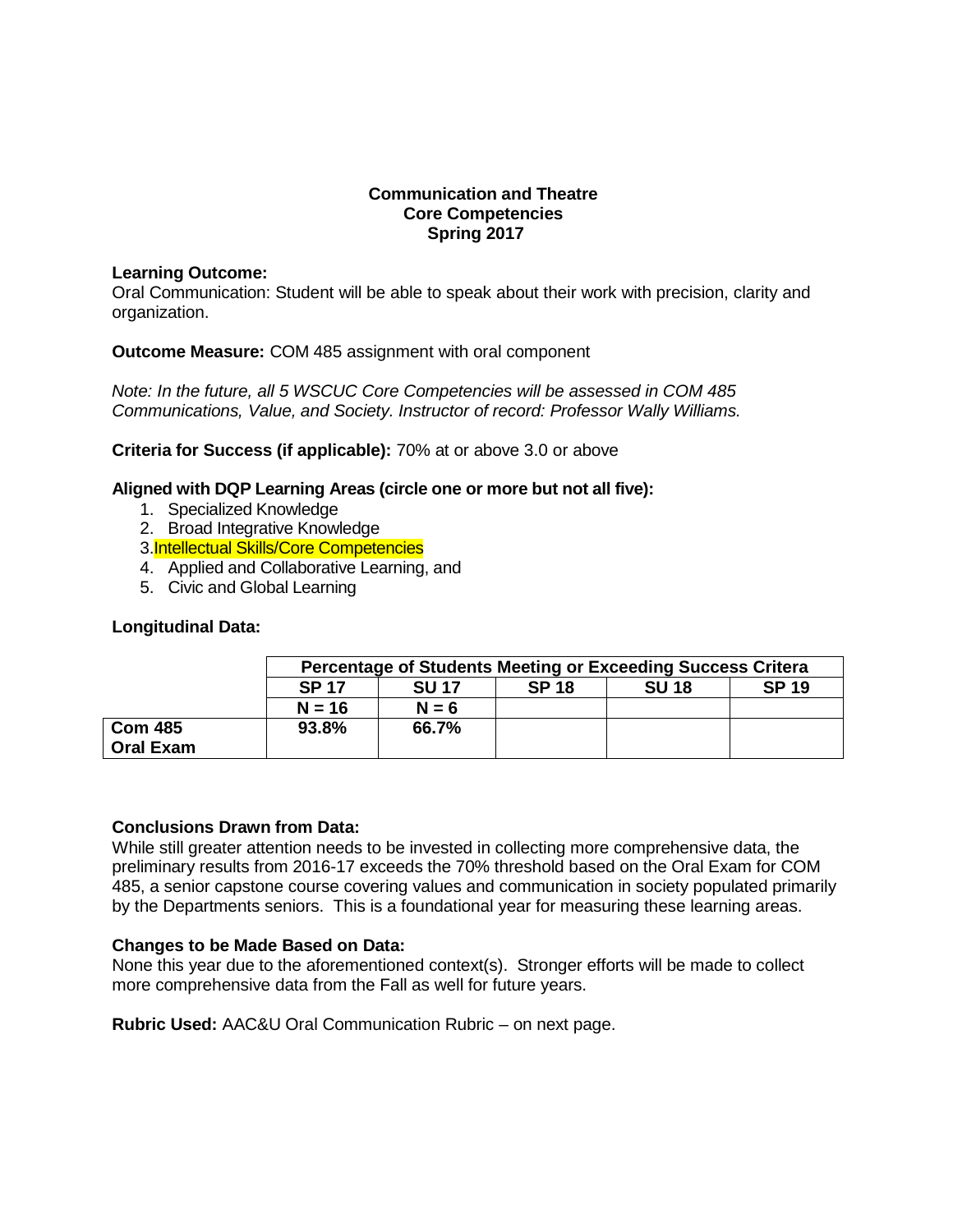# **ORAL COMMUNICATION VALUE RUBRIC**

**Communication and Theatre Core Competencies Spring 2017** *for more information, please contact [value@aacu.org](mailto:value@aacu.org)*

# **Definition**

Oral communication is a prepared, purposeful presentation designed to increase knowledge, to foster understanding, or to promote change in the listeners' attitudes, values, beliefs, or behaviors. *Evaluators are* encouraged to assign a zero to any work sample or collection of work that does not meet benchmark (cell one) level performance.

|                            | Capstone                                                                                                                                                                                                                                                                                                                                   | <b>Milestones</b><br>$\mathcal{Z}$                                                                                                                                                                                                                              |                                                                                                                                                                                                                                                                                                                                                                                                 | <b>Benchmark</b>                                                                                                                                                                                                                                                        |
|----------------------------|--------------------------------------------------------------------------------------------------------------------------------------------------------------------------------------------------------------------------------------------------------------------------------------------------------------------------------------------|-----------------------------------------------------------------------------------------------------------------------------------------------------------------------------------------------------------------------------------------------------------------|-------------------------------------------------------------------------------------------------------------------------------------------------------------------------------------------------------------------------------------------------------------------------------------------------------------------------------------------------------------------------------------------------|-------------------------------------------------------------------------------------------------------------------------------------------------------------------------------------------------------------------------------------------------------------------------|
| Organization               | Organizational pattern (specific<br>introduction and conclusion, sequenced<br>material within the body, and transitions)<br>is clearly and consistently observable and<br>is skillful and makes the content of the<br>presentation cohesive.                                                                                               | Organizational pattern (specific<br>introduction and conclusion, sequenced<br>material within the body, and transitions)<br>is clearly and consistently observable<br>within the presentation.                                                                  | Organizational pattern (specific<br>introduction and conclusion, sequenced<br>material within the body, and transitions)<br>is intermittently observable within the<br>presentation.                                                                                                                                                                                                            | Organizational pattern (specific<br>introduction and conclusion, sequenced<br>material within the body, and transitions)<br>is not observable within the presentation.                                                                                                  |
| Language                   | Language choices are imaginative,<br>memorable, and compelling, and enhance<br>the effectiveness of the presentation.<br>Language in presentation is appropriate to<br>audience.                                                                                                                                                           | Language choices are thoughtful and<br>generally support the effectiveness of the<br>presentation. Language in presentation is<br>appropriate to audience.                                                                                                      | Language choices are mundane and<br>commonplace and partially support the<br>effectiveness of the presentation.<br>Language in presentation is appropriate to<br>audience.                                                                                                                                                                                                                      | Language choices are unclear and<br>minimally support the effectiveness of the<br>presentation. Language in presentation is<br>not appropriate to audience.                                                                                                             |
| <b>Delivery</b>            | Delivery techniques (posture, gesture, eye<br>contact, and vocal expressiveness) make<br>the presentation compelling, and speaker<br>appears polished and confident.                                                                                                                                                                       | Delivery techniques (posture, gesture, eye<br>contact, and vocal expressiveness) make<br>the presentation interesting, and speaker<br>appears comfortable.                                                                                                      | Delivery techniques (posture, gesture, eye<br>contact, and vocal expressiveness) make<br>the presentation understandable, and<br>speaker appears tentative.                                                                                                                                                                                                                                     | Delivery techniques (posture, gesture, eye<br>contact, and vocal expressiveness) detract<br>from the understandability of the<br>presentation, and speaker appears<br>uncomfortable.                                                                                    |
| <b>Supporting Material</b> | A variety of types of supporting materials<br>(explanations, examples, illustrations,<br>statistics, analogies, quotations from<br>relevant authorities) make appropriate<br>reference to information or analysis that<br>significantly supports the presentation or<br>establishes the presenter's<br>credibility/authority on the topic. | Supporting materials (explanations,<br>examples, illustrations, statistics, analogies,<br>appropriate reference to information or<br>analysis that generally supports the<br>presentation or establishes the presenter's<br>credibility/authority on the topic. | Supporting materials (explanations,<br>examples, illustrations, statistics, analogies,<br>quotations from relevant authorities) make quotations from relevant authorities) make statistics, analogies, quotations from<br>appropriate reference to information or<br>analysis that partially supports the<br>presentation or establishes the presenter's<br>credibility/authority on the topic. | Insufficient supporting materials<br>(explanations, examples, illustrations,<br>relevant authorities) make reference to<br>information or analysis that minimally<br>supports the presentation or establishes<br>the presenter's credibility/authority on the<br>topic. |
| <b>Central Message</b>     | Central message is compelling (precisely<br>stated, appropriately repeated, memorable,<br>and strongly supported.)                                                                                                                                                                                                                         | Central message is clear and consistent<br>with the supporting material.                                                                                                                                                                                        | Central message is basically<br>understandable but is not often repeated<br>and is not memorable.                                                                                                                                                                                                                                                                                               | Central message can be deduced, but is<br>not explicitly stated in the presentation.                                                                                                                                                                                    |

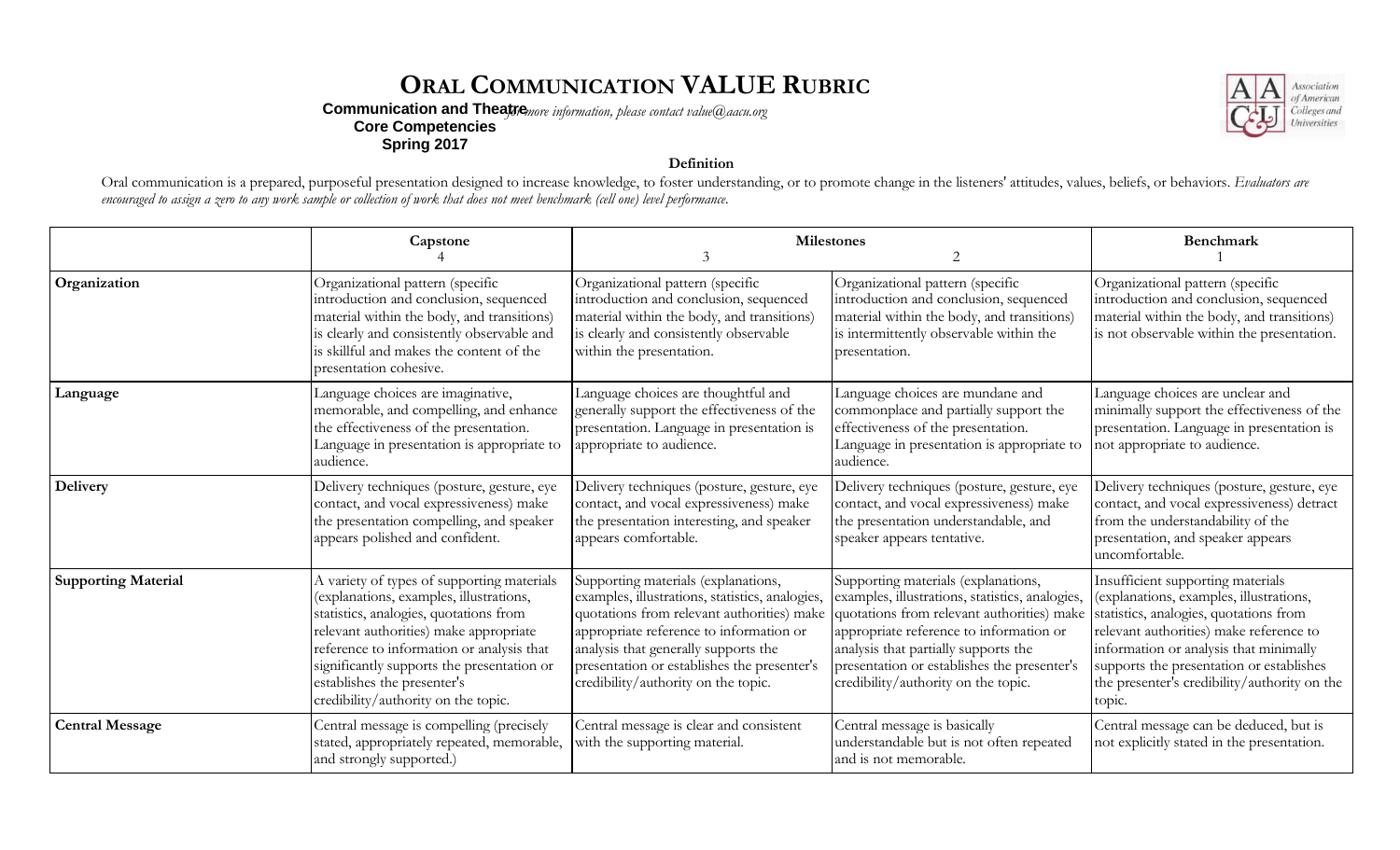# **Learning Outcome:**

Information Literacy: Student will be able to identify, locate, evaluate and effectively and responsibly use and cite information for the task at hand.

**Outcome Measure:** COM 485 assignment with a research component

*Note: Going forward, all 5 WSCUC Core Competencies will be assessed in COM 485 Communications, Value, and Society. Instructor of record: Professor Wally Williams.*

**Criteria for Success (if applicable):** 70% at or above 3.0 out of 4.0

# **Aligned with DQP Learning Areas (circle one or more but not all five):**

- 1. Specialized Knowledge
- 2. Broad Integrative Knowledge
- 3.Intellectual Skills/Core Competencies
- 4. Applied and Collaborative Learning, and
- 5. Civic and Global Learning

#### **Longitudinal Data:**

|                     | <b>Percentage of Students Meeting or Exceeding Success Critera</b>           |         |  |  |  |  |
|---------------------|------------------------------------------------------------------------------|---------|--|--|--|--|
|                     | <b>SP 19</b><br><b>SP 17</b><br><b>SP 18</b><br><b>SU 18</b><br><b>SU 17</b> |         |  |  |  |  |
|                     | $N = 16$                                                                     | $N = 6$ |  |  |  |  |
| Com 485 Poster      | 100%                                                                         | 100%    |  |  |  |  |
| <b>Presentation</b> |                                                                              |         |  |  |  |  |

#### **Conclusions Drawn from Data:**

It would be premature to draw strong conclusions at a longitudinal level from one year of data, but the early findings are promising. The 70% targeted learning threshold has been significantly exceeded as evidenced in this particular assignment

#### **Changes to be Made Based on Data:**

No changes this year due to the aforementioned context(s). Stronger efforts will be made to collect more comprehensive data from the Fall as well for future years.

**Rubric Used:** AAC&U Information Literacy Rubric – on next page.